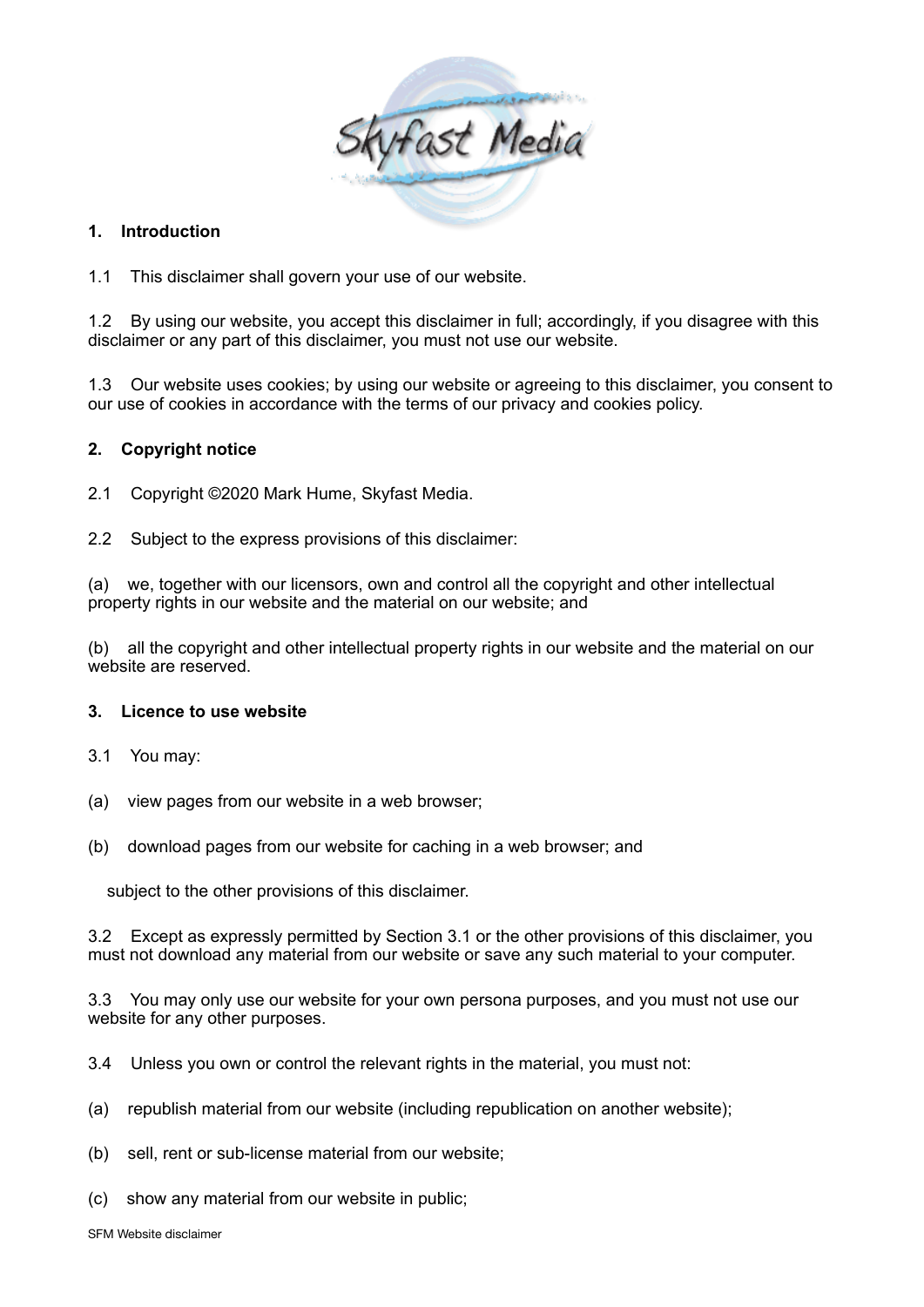- (d) exploit material from our website for a commercial purpose; or
- (e) redistribute material from our website.

3.5 We reserve the right to restrict access to areas of our website, or indeed our whole website, at our discretion; you must not circumvent or bypass, or attempt to circumvent or bypass, any access restriction measures on our website.

### **4. Acceptable use**

4.1 You must not:

(a) use our website in any way or take any action that causes, or may cause, damage to the website or impairment of the performance, availability or accessibility of the website;

(b) use our website in any way that is unlawful, illegal, fraudulent or harmful, or in connection with any unlawful, illegal, fraudulent or harmful purpose or activity;

(c) use our website to copy, store, host, transmit, send, use, publish or distribute any material which consists of (or is linked to) any spyware, computer virus, Trojan horse, worm, keystroke logger, rootkit or other malicious computer software;

(d) conduct any systematic or automated data collection activities (including without limitation scraping, data mining, data extraction and data harvesting) on or in relation to our website without our express written consent;

(e) access or otherwise interact with our website using any robot, spider or other automated means[, except for the purpose of search engine indexing;

(f) use data collected from our website for any direct marketing activity (including without limitation email marketing, SMS marketing, telemarketing and direct mailing).

4.2 You must not use data collected from our website to contact individuals, companies or other persons or entities.

#### **5. Limited warranties**

- 5.1 We do not warrant or represent:
- (a) the completeness or accuracy of the information published on our website;
- (b) that the material on the website is up to date; or
- (c) that the website or any service on the website will remain available.

5.2 We reserve the right to discontinue or alter any or all of our website services, and to stop publishing our website, at any time in our sole discretion without notice or explanation; and save to the extent expressly provided otherwise in this disclaimer, you will not be entitled to any compensation or other payment upon the discontinuance or alteration of any website services, or if we stop publishing the website.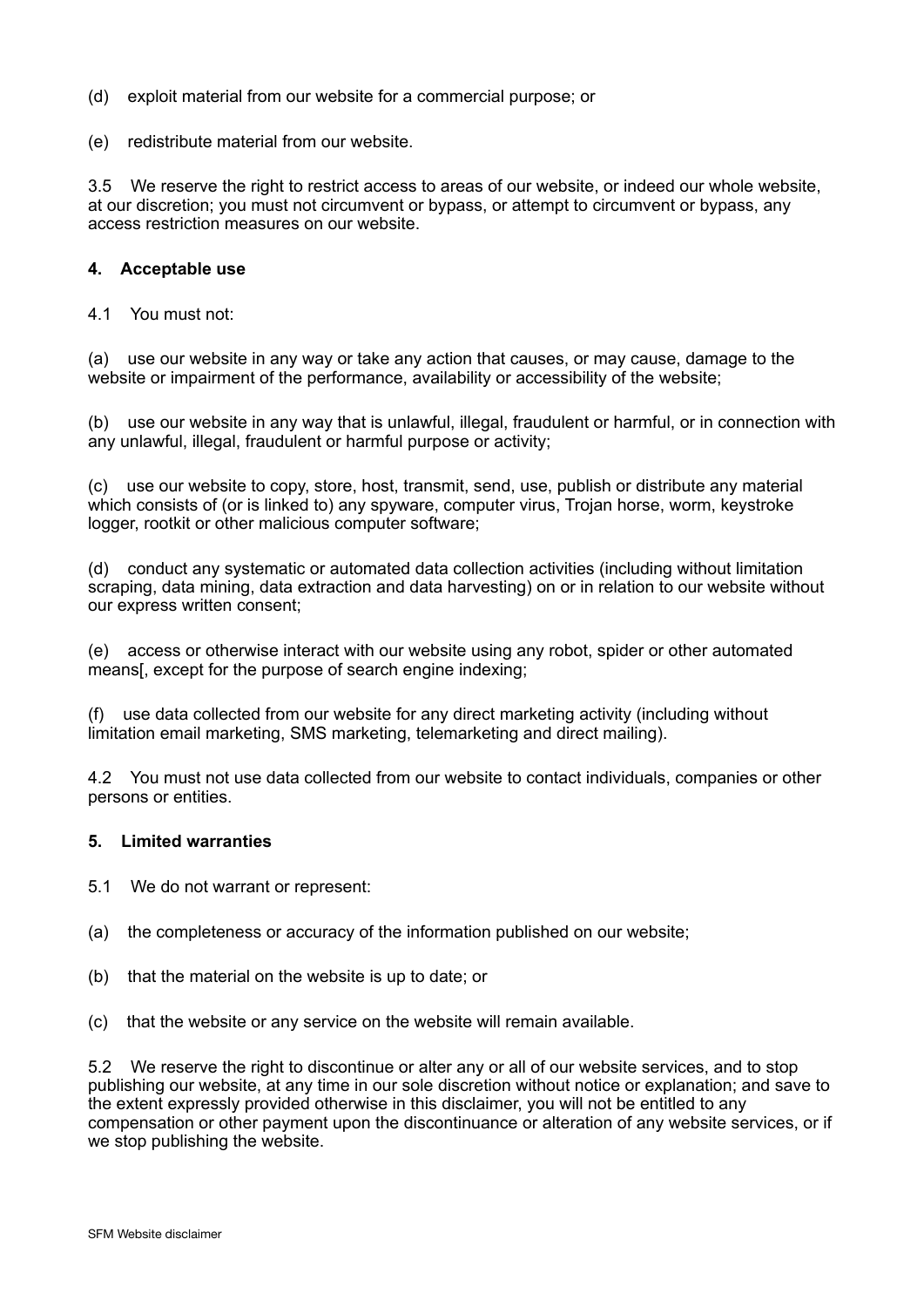5.3 To the maximum extent permitted by applicable law and subject to Section 6.1, we exclude all representations and warranties relating to the subject matter of this disclaimer, our website and the use of our website.

# **6. Limitations and exclusions of liability**

- 6.1 Nothing in this disclaimer will:
- (a) limit or exclude any liability for death or personal injury resulting from negligence;
- (b) limit or exclude any liability for fraud or fraudulent misrepresentation;
- (c) limit any liabilities in any way that is not permitted under applicable law; or
- (d) exclude any liabilities that may not be excluded under applicable law.

6.2 The limitations and exclusions of liability set out in this Section 6 and elsewhere in this disclaimer:

(a) are subject to Section 6.1; and

(b) govern all liabilities arising under this disclaimer or relating to the subject matter of this disclaimer, including liabilities arising in contract, in tort (including negligence) and for breach of statutory duty, except to the extent expressly provided otherwise in this disclaimer.

6.3 To the extent that our website and the information and services on our website are provided free of charge, we will not be liable for any loss or damage of any nature.

6.4 We will not be liable to you in respect of any losses arising out of any event or events beyond our reasonable control.

6.5 We will not be liable to you in respect of any business losses, including (without limitation) loss of or damage to profits, income, revenue, use, production, anticipated savings, business, contracts, commercial opportunities or goodwill.

6.6 We will not be liable to you in respect of any loss or corruption of any data, database or software.

6.7 We will not be liable to you in respect of any special, indirect or consequential loss or damage.

6.8 You accept that we have an interest in limiting the personal liability of our officers and employees and, having regard to that interest, you acknowledge that we are a limited liability entity; you agree that you will not bring any claim personally against our officers or employees in respect of any losses you suffer in connection with the website or this disclaimer (this will not, of course, limit or exclude the liability of the limited liability entity itself for the acts and omissions of our officers and employees).

## **7. Variation**

7.1 We may revise this disclaimer from time to time.